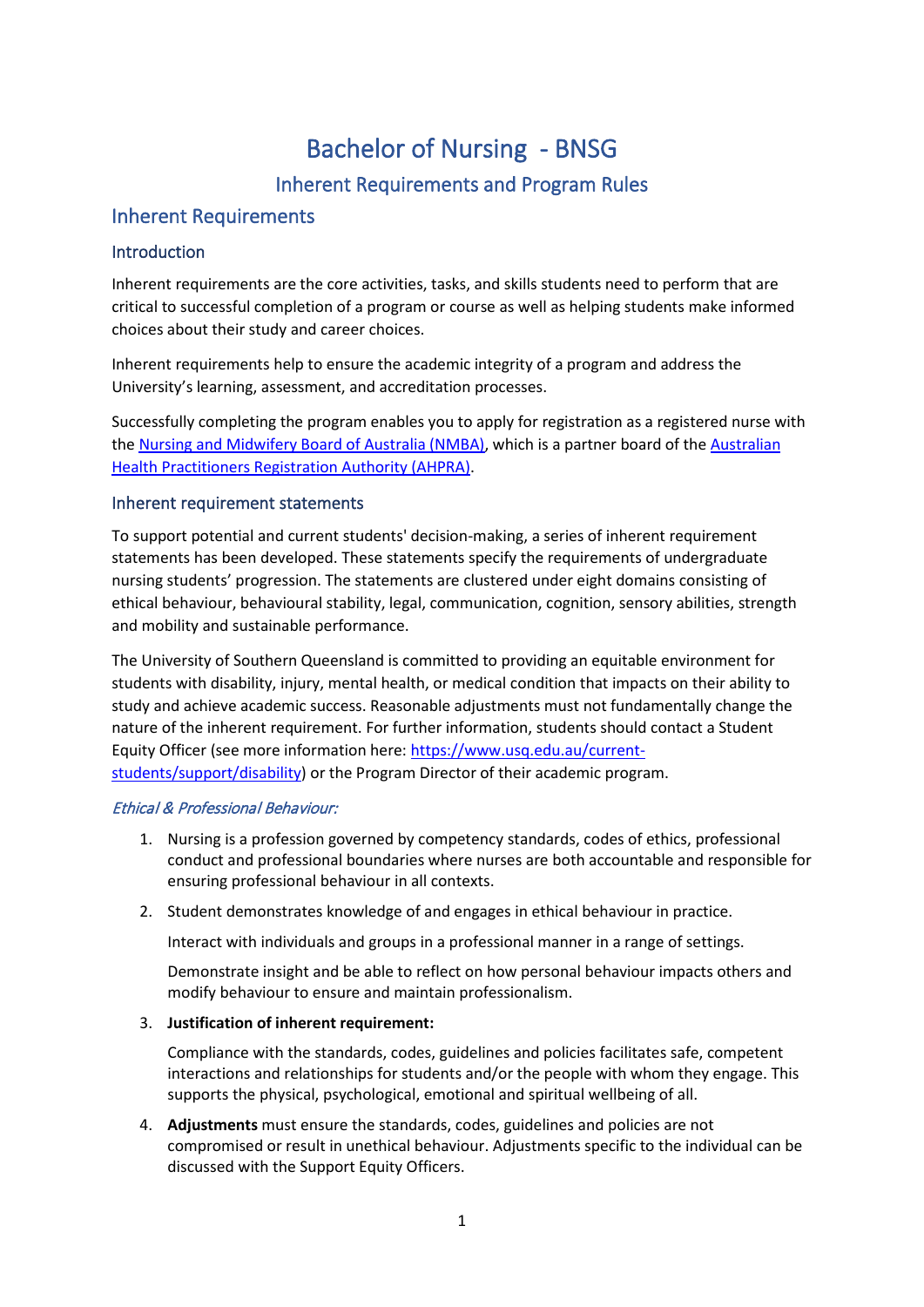#### Behavioural Stability

- 1. Behavioural stability is required to function and adapt effectively and sensitively in this role.
- 2. Student demonstrates behavioural stability to work constructively in a diverse and changing academic and clinical environment.
- 3. **Justification of inherent requirement:** Behavioural stability is required to work individually and in teams in changing and unpredictable environments. Nursing students will be exposed to emergency situations and human suffering (physical, emotional and psychological trauma, pain and death) and will be required to have behavioural stability to manage these events
- 4. **Adjustments** must ensure the standards, codes, guidelines and policies are not compromised or result in unethical behaviour. Adjustments specific to the individual can be discussed with the Support Equity Officers.

# Legal

- 1. Nursing practice is mandated by legislation to enable the safe delivery of care.
- 2. Student demonstrates knowledge and compliance with Australian Law, professional regulations and scope of practice.
- 3. **Justification of inherent requirement:** Knowledge, understanding, and compliance with legislative and regulatory requirements are necessary pre-requisites to clinical placements in order to reduce the risk of harm to self and others. » Compliance with these professional regulations and the Australian Law ensures that students are both responsible and accountable for their practice.
- 4. **Adjustments** must be consistent with legislative and regulatory requirements. Adjustments specific to the individual can be discussed with the Support Equity Officers.

#### Communication: Verbal

- 1. Effective verbal communication, in English, is an essential requirement to provide safe delivery of care.
- 2. Student demonstrates:

» Sensitivity and empathy to individuals and/or cultural differences » The ability to understand and respond to verbal communication accurately, appropriately and in a timely manner

- » The ability to provide clear instructions in the context of the situation
- » Timely clear feedback and reporting
- 3. Provide timely and audible responses to classes and groups in all learning environments, including the classroom, laboratory, technology based forums (e.g., video links) and workplace settings
- 4. **Justification of inherent requirement:**

» Communicating in a way that displays respect and empathy to others and develops trusting relationships

» Communication may be restricted to verbal because of physical limitations of the individual (e.g. injury, disease or congenital conditions)

» Speed and interactivity of communication may be critical for individual safety or treatment » Timely, accurate and effective delivery of instructions is critical to individual safety, treatment and management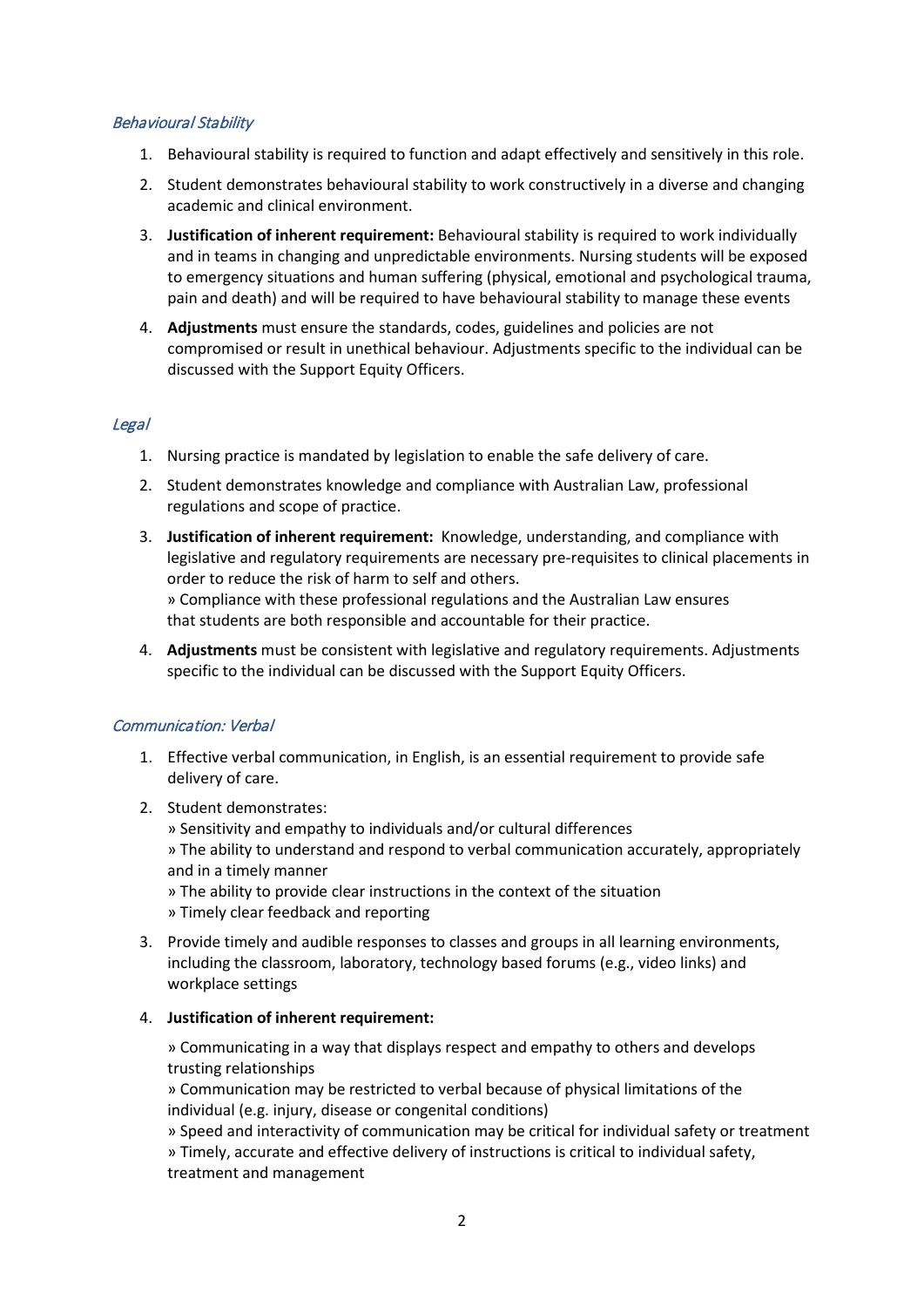5. **Adjustments** must address effectiveness, timeliness, clarity and accuracy issues to ensure safety and appropriate care. Adjustments specific to the individual can be discussed with the Support Equity Officers.

#### Communication: Non-Verbal

- 1. Effective non-verbal communication is fundamental to nursing and needs to be respectful, clear, attentive, empathetic and non-judgmental.
- 2. Student demonstrates:

» The capacity to recognise, interpret and respond appropriately to behavioural cues in all learning environments, including the classroom, laboratory, clinical and workplace settings » Consistent and appropriate awareness of own behaviours » Sensitivity to individual and/or cultural differences

#### 3. **Justification of inherent requirement:**

» The ability to observe and understand non-verbal cues assists with building rapport with people and gaining their trust and respect in academic and professional relationships. » Displaying consistent and appropriate facial expressions, eye contact, being mindful of space, time boundaries and body movements and gestures promotes trust in academic and professional relationships.

» Being sensitive to individual and/or cultural differences displays respect and empathy to others and develops trusting relationships.

» The ability to observe and understand non-verbal cues is essential for the safe and effective observation of patient symptoms and reactions to facilitate the assessment and treatment of patients.

4. **Adjustments** must enable the recognition, initiation of or appropriate response to effective non-verbal communication in a timely and appropriate manner. Adjustments specific to the individual can be discussed with the Support Equity Officers.

# Communication: Written

- 1. Effective written communication, in English, is a fundamental nursing responsibility with professional and legal ramifications.
- 2. Student demonstrates the capacity to construct coherent written communication appropriate to the circumstances.
- 3. Effectively use electronic record keeping and data management systems
- 4. **Justification of inherent requirement:**

» Construction of written text based assessment tasks to reflect the required academic standards are necessary to convey knowledge and understanding of relevant subject matter for professional practice.

» Accurate written communication, including record-keeping and patient notes, is vital to provide consistent and safe patient care.

5. **Adjustments** must meet necessary standards of clarity, accuracy and accessibility to ensure effective recording and transmission of information in both academic and clinical settings. Adjustments specific to the individual can be discussed with the Support Equity Officers.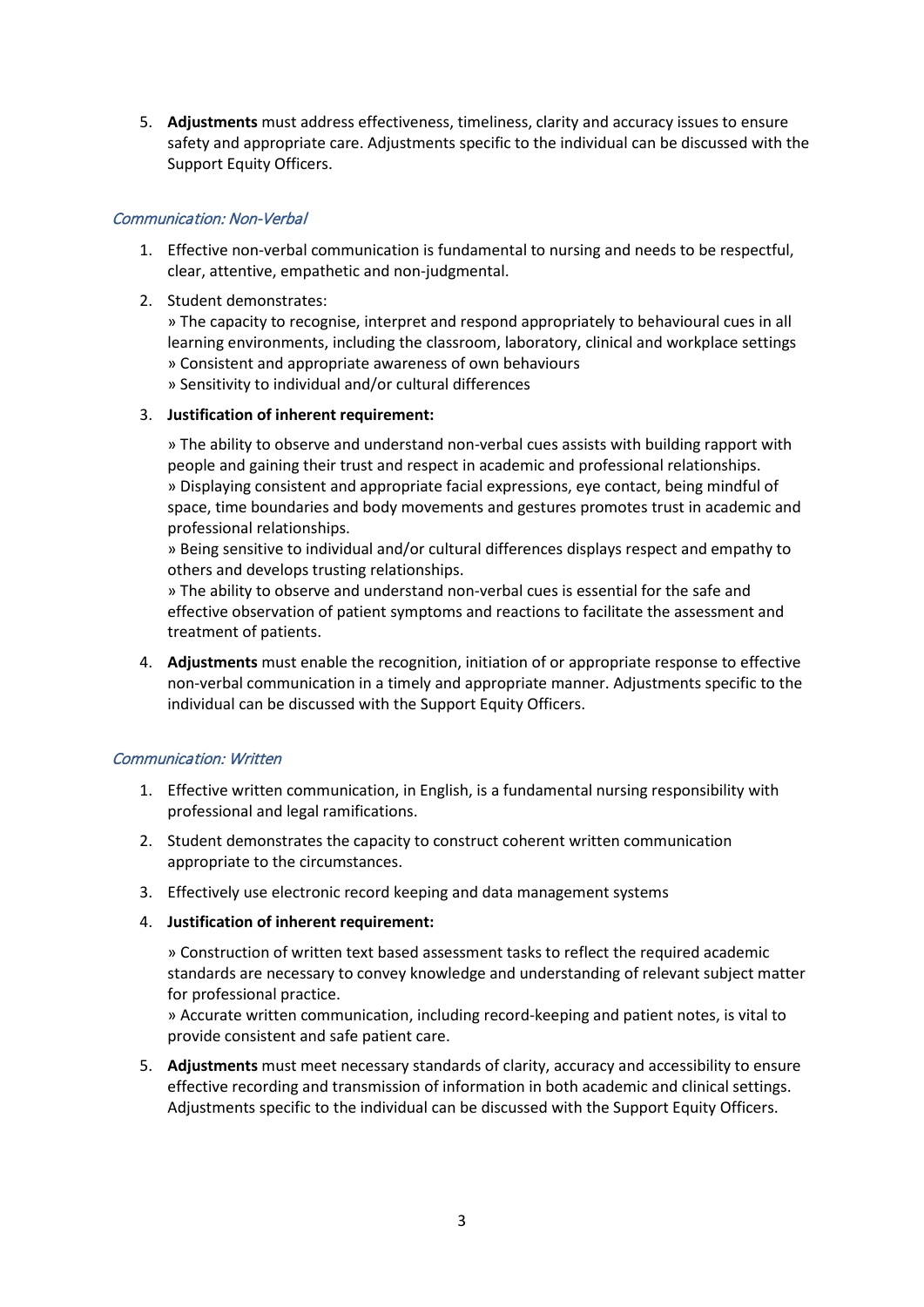#### Cognition: Knowledge and Cognitive Skills

- 1. Consistent knowledge and effective cognitive skills must be demonstrated to provide safe and competent nursing care.
- 2. Student demonstrates:
	- » The capacity to locate appropriate and relevant information
	- » The ability to process information relevant to practice
	- » The ability to integrate and implement knowledge in practice
- 3. **Justification of inherent requirement:**

» Safe and effective delivery of nursing care is based on comprehensive knowledge that must be sourced, understood and applied appropriately.

4. **Adjustments** must ensure that a clear demonstration of knowledge and cognitive skills is not compromised or impeded. Adjustments specific to the individual can be discussed with the Support Equity Officers.

#### Cognition: Language (Literacy)

- 1. Competent literacy skills are essential to provide safe and effective delivery of care.
- 2. Student demonstrates:

» The ability to acquire information and accurately convey appropriate, effective messages » The ability to read and comprehend a range of literature and information » The capacity to understand and implement academic conventions to construct written text

in a scholarly manner

3. **Justification of inherent requirement:**

» The ability to acquire information and to accurately convey messages is fundamental to ensure safe and effective assessment, treatment and delivery of care.

» The ability to read, decode, interpret and comprehend multiple sources of information is fundamental for the safe and effective delivery of nursing care.

4. **Adjustments** must demonstrate a capacity to effectively acquire, comprehend, apply and communicate accurate information. Adjustments specific to the individual can be discussed with the Support Equity Officers.

#### Cognition: Numeracy

- 1. Competent and accurate numeracy skills are essential for safe and effective care.
- 2. Student demonstrates the ability to interpret and correctly apply data, measurements and numerical criteria.
- 3. **Justification of inherent requirement:**

» Competent application of numeracy skills is essential in nursing to facilitate the safe and effective delivery of nursing care.

4. **Adjustments** must demonstrate a capacity to interpret and apply concepts and processes appropriately in a timely, accurate and effective manner. Adjustments specific to the individual can be discussed with the Support Equity Officers.

#### Sensory Ability: Visual

1. Adequate visual acuity is required to provide safe and effective nursing care.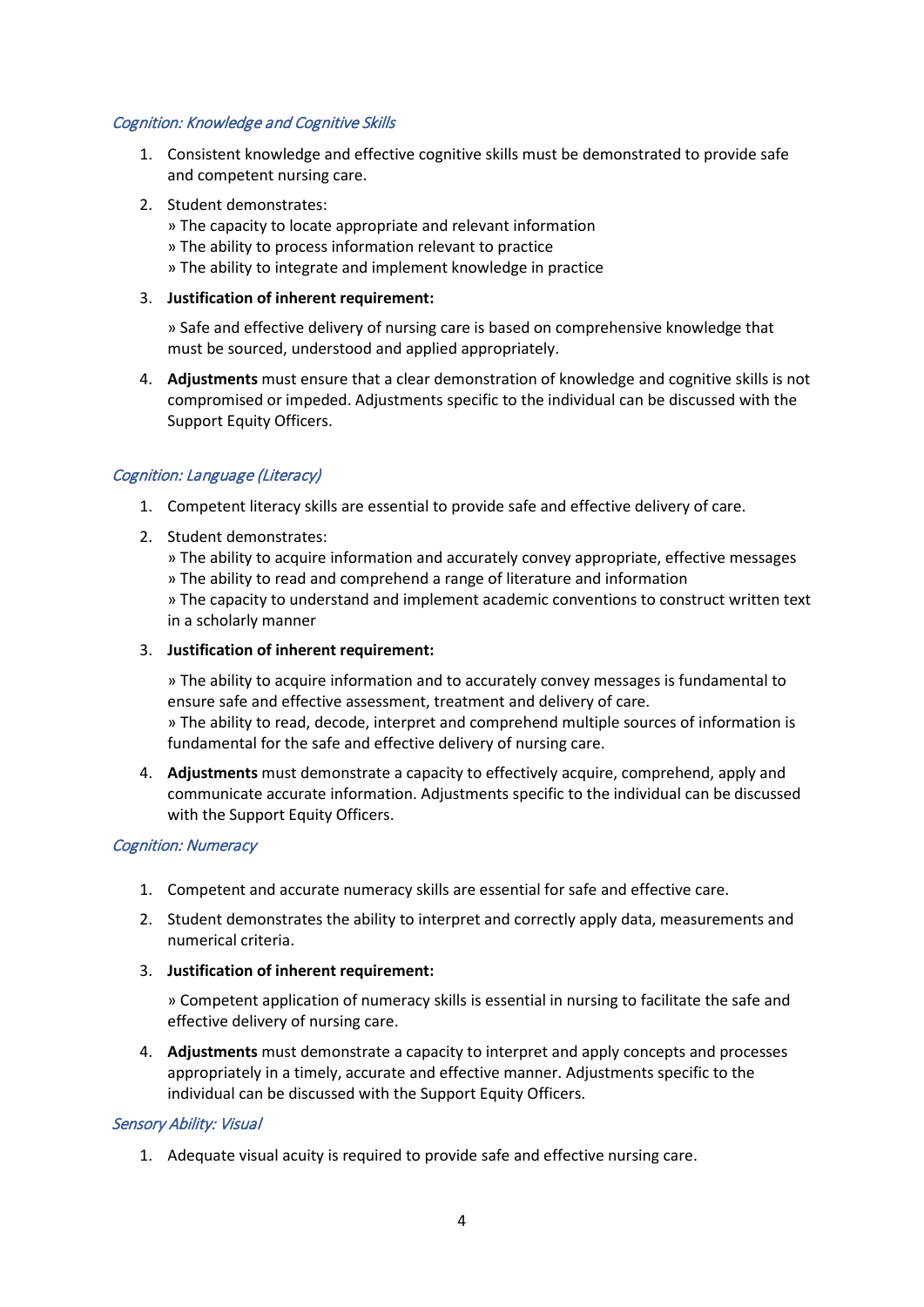2. Student demonstrates sufficient visual acuity to perform the required range of skills.

#### 3. **Justification of inherent requirement:**

» Sufficient visual acuity is necessary to demonstrate the required range of skills, tasks and assessments to maintain consistent, accurate and safe care of self and to others. » Visual observations, examination and assessment are fundamental to safe and effective nursing practice.

4. **Adjustments** must address the need to perform the full range of tasks involved in clinical practice. Any strategies to address the effects of the vision impairment must be effective, consistent and not compromise treatment or safety. Adjustments specific to the individual can be discussed with the Support Equity Officers.

#### Sensory Ability: Auditory

- 1. Auditory ability is required to provide safe and effective nursing care.
- 2. Student demonstrates sufficient aural function to undertake the required range of skills.
- 3. **Justification of inherent requirement:**

» Sufficient auditory ability is necessary to monitor, assess and manage an individual's health needs consistently and accurately

» Auditory assessments and observations are fundamental to safe and effective nursing practice.

4. **Adjustments** must address the need to perform the full range of tasks involved in clinical practice. Any strategies to address the effects of the hearing loss must be effective, consistent and not compromise treatment or safety. Adjustments specific to the individual can be discussed with the Support Equity Officers.

# Sensory Ability: Tactile

- 1. Sufficient tactile ability is required to perform competent and safe nursing care.
- 2. Student demonstrates adequate tactile function sufficient to undertake the required range of skills and assessments.
- 3. **Justification of inherent requirement:**

» Sufficient tactile ability is necessary to monitor, assess and detect patients' physical characteristics and act on any abnormalities detected to provide thorough nursing care. » Tactile assessments and observations are fundamental to safe and effective nursing practice.

4. **Adjustments** must have the capacity to make effective assessments of physical characteristics and abnormalities within safe time frames. Adjustments specific to the individual can be discussed with the Support Equity Officers.

#### Strength and Mobility: Gross Motor

- 1. Nursing involves physical demands and requires gross motor function.
- 2. Student demonstrates the ability to perform gross motor skills to function within scope of practice.
- 3. **Justification of inherent requirement:**

» Sufficient gross motor skills are necessary to perform, coordinate and prioritise care. Tasks that involve gross motor skills include lifting, carrying, pushing, pulling, standing, twisting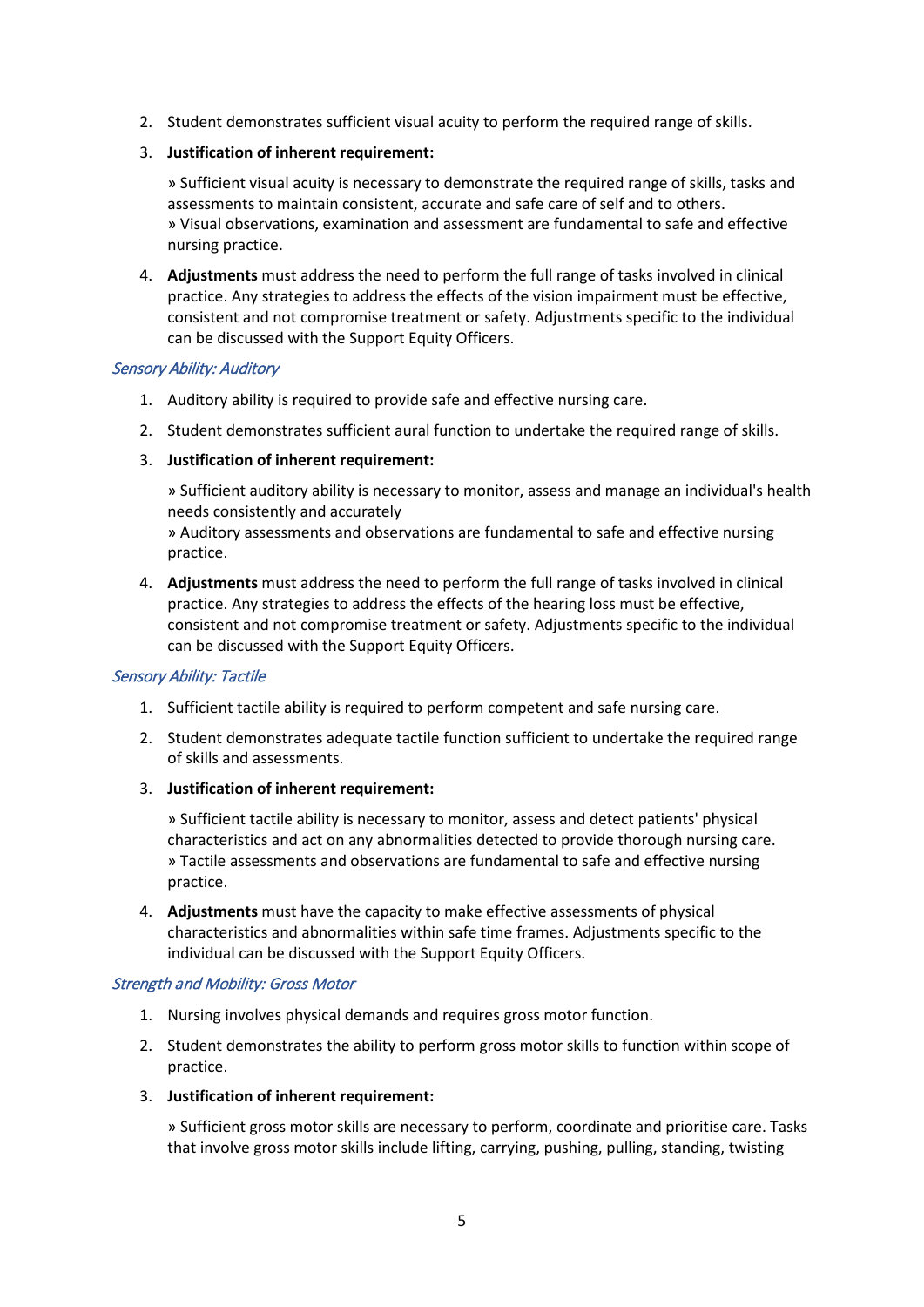and bending. Students must be able to demonstrate and perform these tasks consistently and safely to reduce the risk of harm to self and others.

4. **Adjustments** should facilitate functional effectiveness, safety of self and others and a capacity to provide appropriate care. Adjustments specific to the individual can be discussed with the Support Equity Officers.

#### Strength and Mobility: Fine Motor

- 1. Nursing is a profession that requires manual dexterity and fine motor skills.
- 2. Student demonstrates the ability to use fine motor skills to provide safe effective care.
- 3. **Justification of inherent requirement:**

» Sufficient fine motor skills are necessary to perform, coordinate and prioritise care. Tasks that involve fine motor skills include being able to grasp, press, push, turn, squeeze and manipulate various objects and individuals. Students must be able to demonstrate and perform these tasks consistently and safely to reduce the risk of harm to self and others.

4. **Adjustments** should facilitate functional effectiveness, safety to self and others and a capacity to provide appropriate care. Adjustments specific to the individual can be discussed with the Support Equity Officers.

#### Sustainable Performance

- 1. Nursing practice requires both physical and mental performance at a consistent and sustained level.
- 2. Student demonstrates:

» Consistent and sustained level of physical energy to complete a specific task in a timely manner and over time

» The ability to perform repetitive activities with a level of concentration that ensures a capacity to focus on the activity until it is completed appropriately

» The capacity to maintain consistency and quality of performance throughout the designated period of time

#### 3. **Justification of inherent requirement:**

» Sufficient physical and mental endurance is an essential requirement needed to perform multiple tasks in an assigned period to provide safe and effective care.

4. **Adjustments** must ensure that performance is consistent and sustained over a given period. Adjustments specific to the individual can be discussed with the Support Equity Officers.

The School of Nursing and Midwifery inherent requirement statements have been developed from UNE Inherent Requirements for Health Courses and UWS Inherent Requirements-Nursing



Inherent Requirement[s http://www.westernsydney.edu.au/ir](http://www.uws.edu.au/ir)

© University of Western Sydney is licensed under a Creative Commons Attribution-Non Commercial Share Alike 4.0 International licence.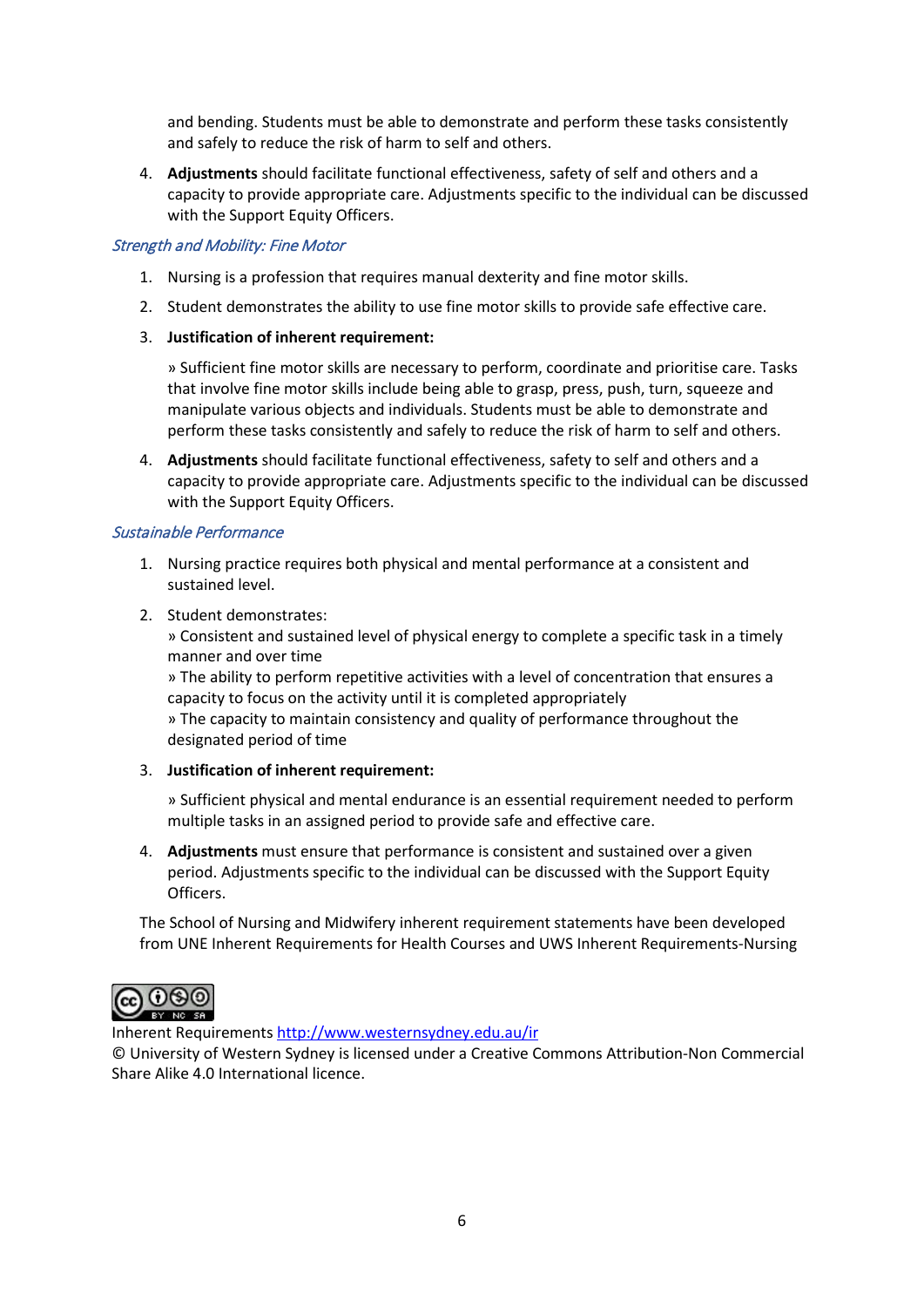# Program Rules:

# **Admission**

- 1.1 Applicants need to meet the following requirements for admission:
	- Achieved a minimum Australian Tertiary Admission Rank (ATAR) of 65.6 or equivalent qualification
- 1.2 Applicants are required to meet the English language skills standards:
	- Subject pre-requisite: English (Units 3 & 4, C) or equivalent
	- English Language Proficiency requirements for Category 4.
- 1.3 Applicants must also address the following:
	- Recommended Prior Study: General Mathematics (Units 3 & 4, C) or equivalent and one of Biological Science, Chemistry or Physics (Units 3 & 4, C) or equivalent.
- 1.4 Diploma of Nursing (up to 5 years)
	- Prospective students to hold NMBA Enrolled Nurse (EN) registration. ENs will be required to provide evidence of Registration in their application and upon enrolment.
- 1.5 Diploma of Nursing (completed more than 5 years previously)
	- Additional evidence of currency of practice is required (employer letter, resume, professional development).
	- Prospective students to hold NMBA Enrolled Nurse registration (EN). ENs will be required to provide evidence of Registration in their application and upon enrolment.
	- Prospective students to hold NMBA Enrolled Nurse registration (EN). ENs will be required to provide evidence of Registration in their application and upon enrolment.
- 1.6 Students must meet the inherent requirements to complete this program. For students who are uncertain if they can meet these requirements, we strongly recommend they contact USQ Student Support to better understand the reasonable adjustments that can be made during their enrolment.

*EN note: EN's with notations or conditions on their AHPRA registration will be individually assessed for eligibility for EN admission or exemptions.*

# **Mandatory non-academic requirements during the program**

- 2.1 Before students commence their first clinical placement they must obtain:
	- a blue card and hold a current blue card or working with children card (WWC card) for the duration of the program.
	- **NDIS worker screening check** if attending a clinical placement with an NDIS registered provider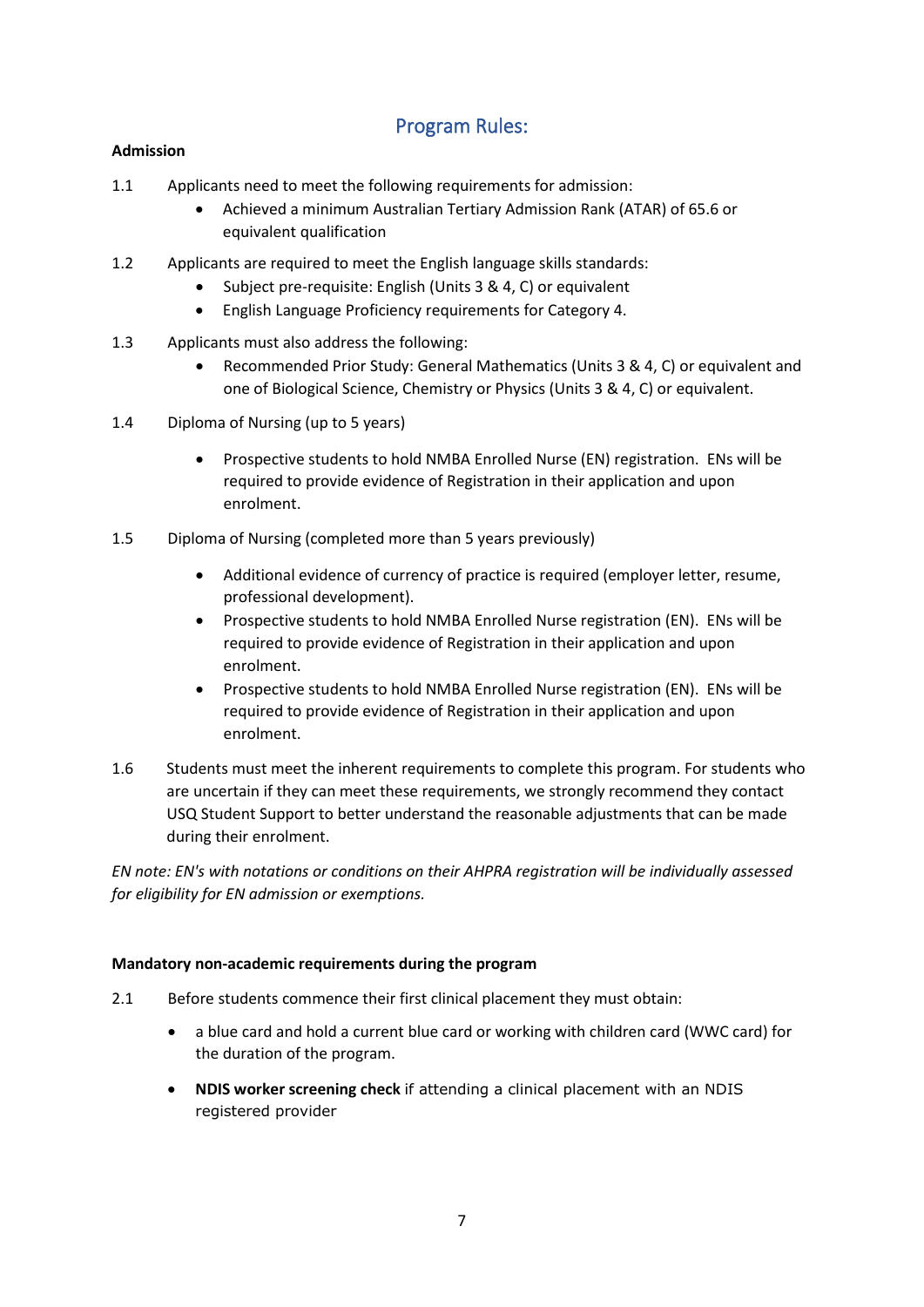- CPR certificate and update their CPR qualification every 12 months for the duration of the program.
- An Australian criminal history check and provide a National police certificate. Students must immediately notify the Professional Experience Placement Team if there are any changes got their criminal history during the program.
- 2.2 Before students commence their clinical placements the following immunisations need to be completed:
	- Hepatitis B
	- Measles, Mumps and Rubella immunisation
	- Varicella immunisation
	- Pertussis immunisation
	- Influenza immunisation
	- Tuberculosis Risk Assessment
	- Other immunisations as required by health services.
- 2.3 USQ Student Declaration
- 2.4 Queensland Health Student Orientation Requirements
	- Queensland Health iLearn Certificates
- 2.5 COVID-19 Infection Control Training
	- COVID-19 Student Placement Declaration
- 2.6 GUC students ONLY: WA Department of Health Criminal Record Screening card
- 2.7 Students must meet and maintain the Inherent Requirements for the duration of the program. For students who are uncertain if they can meet these requirements, we strongly recommend they contact USQ Student Support to better understand the reasonable adjustments that can be made during their enrolment. Additionally, if you experience challenges for any reason, you should discuss your concerns with the School of Nursing and Midwifery staff, such as your Course Examiner or Program Director. These staff can work collaboratively with you to determine reasonable adjustments to assist you to meet the Inherent Requirements. In the case where it is determined that inherent Requirements cannot be met with reasonable adjustments University staff can provide guidance regarding other study options.
- 2.8 Students must meet the requirements for student registration according to the Australian [Health Practitioner Registration Agency](https://www.ahpra.gov.au/Registration/Student-Registrations.aspx) for the duration of the program.

This list may be subject to change depending on any Public Health Directions issued by the State and/or Federal Governments

#### **Mandatory academic requirements during the program**

- 3.1 Students are required to meet all mandatory course requirements including:
	- mandatory residential school or clinical laboratory requirements where this is present in courses.